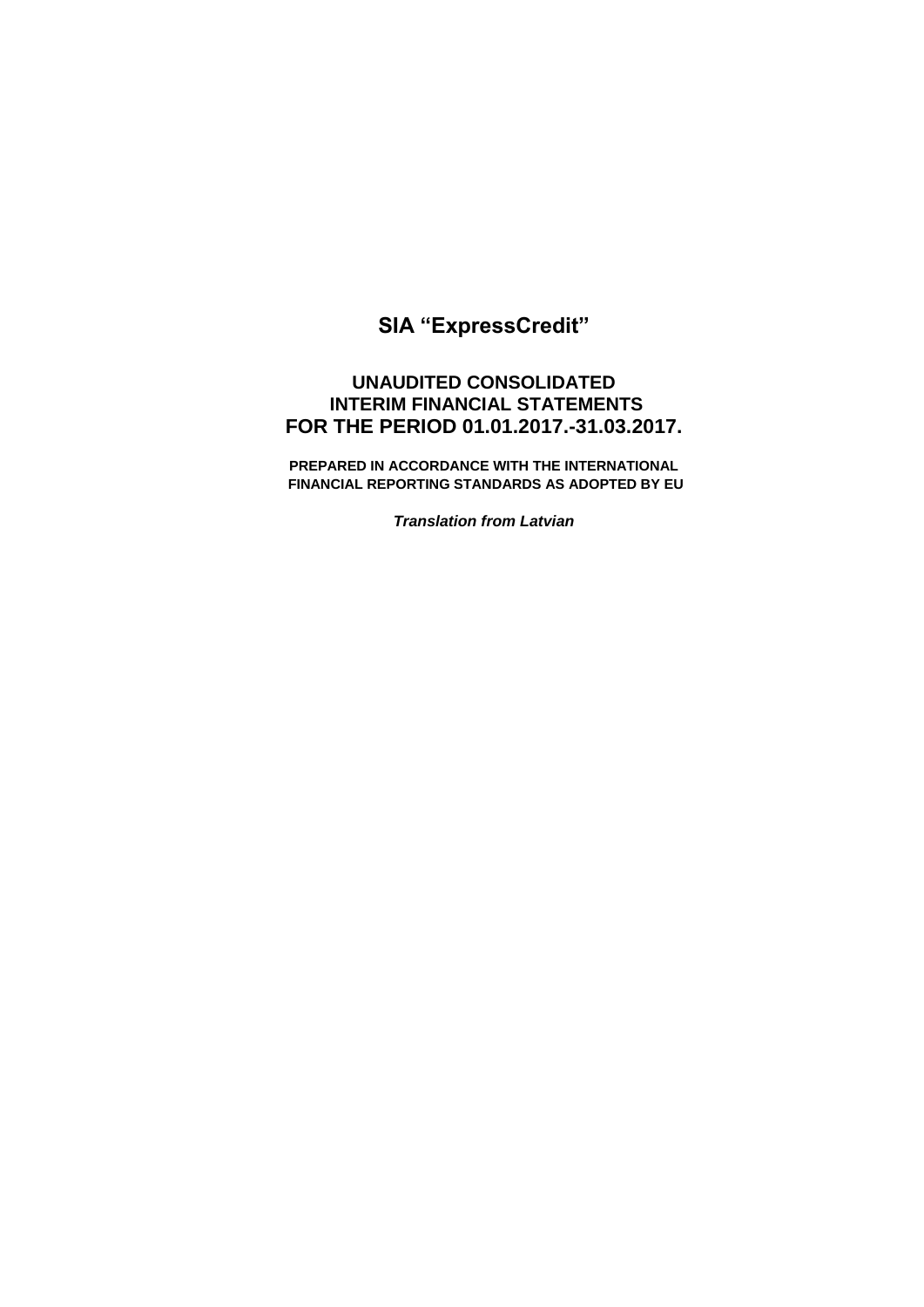## **TABLE OF CONTENTS**

| Information on the Group              | $3 - 4$ |
|---------------------------------------|---------|
| Group's performance during the period | ۰.      |
| Profit or loss account                | 6       |
| <b>Balance sheet</b>                  |         |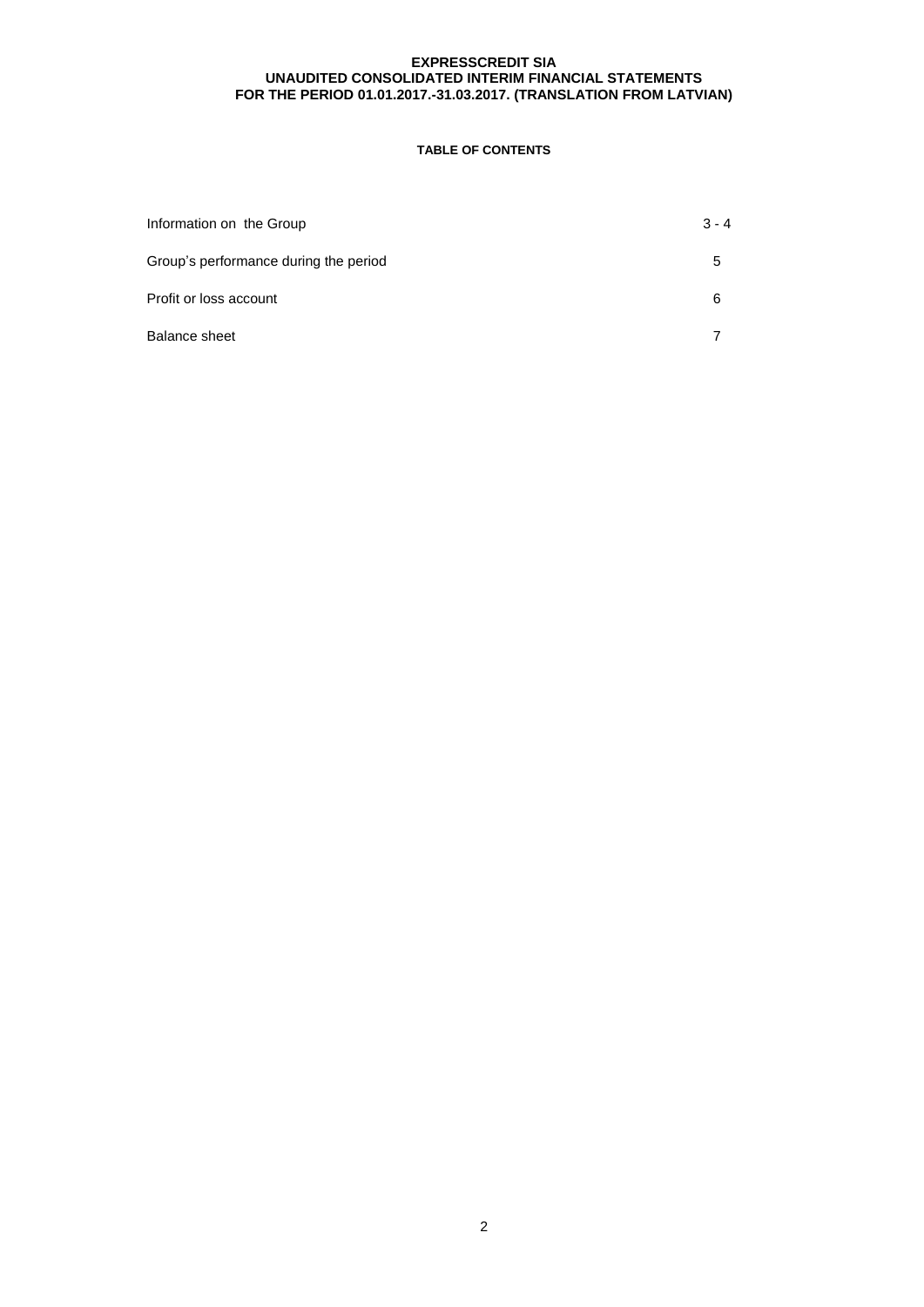## **Information on the Company**

| Name of the Company                                            | ExpressCredit SIA                                                                                                                                                                                                                               |
|----------------------------------------------------------------|-------------------------------------------------------------------------------------------------------------------------------------------------------------------------------------------------------------------------------------------------|
| Legal status of the Company                                    | Limited liability company                                                                                                                                                                                                                       |
| Number, place and date of registration                         | 40103252854 Commercial Registry<br>Riga, 12 October 2009                                                                                                                                                                                        |
| Operations as classified by NACE classification<br>code system | NACE2 64.92 Other credit granting<br>NACE2 47.79 Retail sale of second-hand goods in stores                                                                                                                                                     |
| Address                                                        | Raunas street 44 k-1,<br>Riga, LV-1039<br>Latvia                                                                                                                                                                                                |
| Names and addresses of shareholders (from<br>30.10.2013)       | Lombards24.lv, SIA (till 05.05.2015. Express Holdings,<br>SIA) (51.00% - till 18.06.2015,<br>67.55% from 18.06.2015 till 23.12.2015,<br>65.86% from 23.12.2015 - 29.12.2016,<br>65.9942% from 29.12.2016),<br>Raunas street 44k-1, Riga, Latvia |
|                                                                | AE Consulting, SIA<br>(24.50% till 18.06.2015,<br>32.45% - from 18.06.2015 - 23.12.2015,<br>31.64% - from 23.12.2015 - 29.12.2016,<br>31.5058% from 29.12.2016),<br>Posma street 2, Riga, Latvia                                                |
|                                                                | Private individuals<br>$(2.5\% - from 23.12.2015)$                                                                                                                                                                                              |
| Ultimate parent company                                        | AS EA investments, reg. Nr. 40103896106<br>Raunas street 44k-1, Riga, Latvia                                                                                                                                                                    |
| Names and positions of Board members                           | Agris Evertovskis - Chairman of the Board<br>Kristaps Bergmanis - Member of the Board<br>Didzis Admidins - Member of the Board                                                                                                                  |
| Names and positions of Council members                         | Ieva Judinska-Bandeniece - Chairperson of the Council<br>Uldis Judinskis - Deputy Chairman of the Council<br>Ramona Miglane - Member of the Council                                                                                             |
| Responsible person for accounting                              | Santa Šoldre - Chief accountant                                                                                                                                                                                                                 |
| Financial period                                               | 1 January - 31 March 2017                                                                                                                                                                                                                       |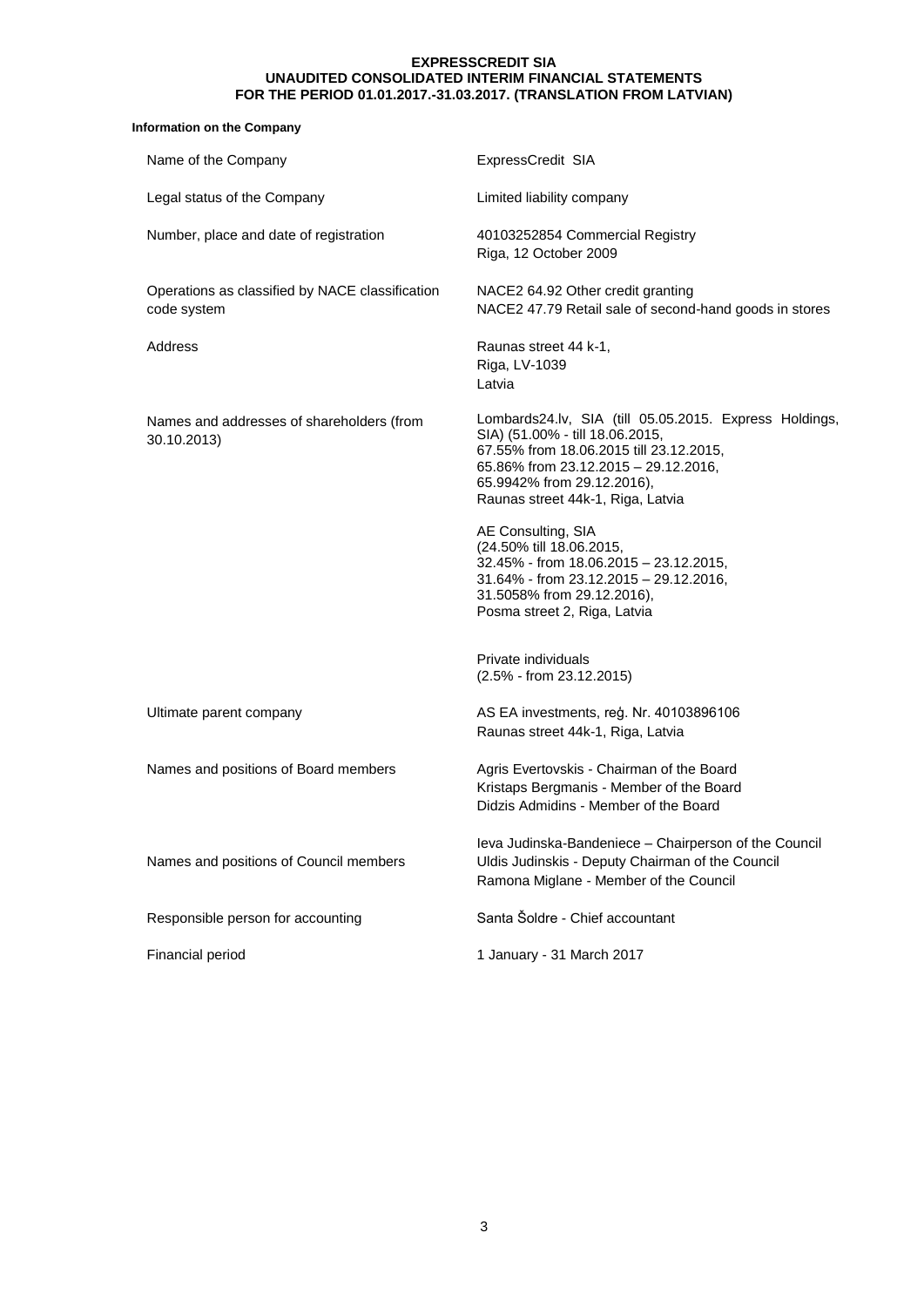## **Information on the Subsidiaries**

| Subsidiary                                                                       | SIA ExpressInkasso (parent company interest in<br>subsidiary - 100%)                                                                                                   |
|----------------------------------------------------------------------------------|------------------------------------------------------------------------------------------------------------------------------------------------------------------------|
| Date of acquisition of the subsidiary                                            | 22.10.2010                                                                                                                                                             |
| Number, place and date of registration of the                                    | 40103211998; Riga, 27 January 2009                                                                                                                                     |
| subsidiary<br>Address of the subsidiary                                          | Raunas Street 44 k-1; Riga, LV 1039, Latvia                                                                                                                            |
| Operations as classified by NACE classification<br>code system of the subsidiary | 66.1 Financial support services except insurance and<br>pension accrual                                                                                                |
| Subsidiary                                                                       | SIA MoneyMetro (from 30.04.2015. līdz 29.07.2016.<br>SIA Banknote, till 30.04.2015 - SIA Rīgas pilsētas<br>lombards) (parent company interest in subsidiary -<br>100%) |
| Date of acquisition of the subsidiary                                            | 23.02.2015                                                                                                                                                             |
| Number, place and date of registration of the<br>subsidiary                      | 40003040217, Riga, 06 December 1991                                                                                                                                    |
| Address of the subsidiary                                                        | Raunas Street 44 k-1; Riga, LV 1039, Latvia (till<br>30.04.2015 - Kalēju street 18/20, Riga)                                                                           |
| Operations as classified by NACE classification<br>code system of the subsidiary | 64.92 Other financing services                                                                                                                                         |
| Subsidiary                                                                       | SIA EC Finance (parent company interest in<br>subsidiary - 100%)                                                                                                       |
| Date of acquisition of the subsidiary                                            | 01.12.2015                                                                                                                                                             |
| Number, place and date of registration of the                                    | 40103950614, Riga, 01 December 2015                                                                                                                                    |
| subsidiary<br>Address of the subsidiary                                          | Raunas Street 44 k-1; Riga, LV 1039, Latvia                                                                                                                            |
| Operations as classified by NACE classification<br>code system of the subsidiary | 64.20 Activities of holding companies                                                                                                                                  |
| Subsidiary                                                                       | SIA EC Investments (parent company interest in<br>subsidiary - 100%)                                                                                                   |
| Date of acquisition of the subsidiary                                            | 06.11.2015                                                                                                                                                             |
| Number, place and date of registration of the<br>subsidiary                      | 40103944745, Riga, 06 November 2015                                                                                                                                    |
| Address of the subsidiary                                                        | Raunas Street 44 k-1; Riga, LV 1039, Latvia                                                                                                                            |
| Operations as classified by NACE classification<br>code system of the subsidiary | 64.20 Activities of holding companies                                                                                                                                  |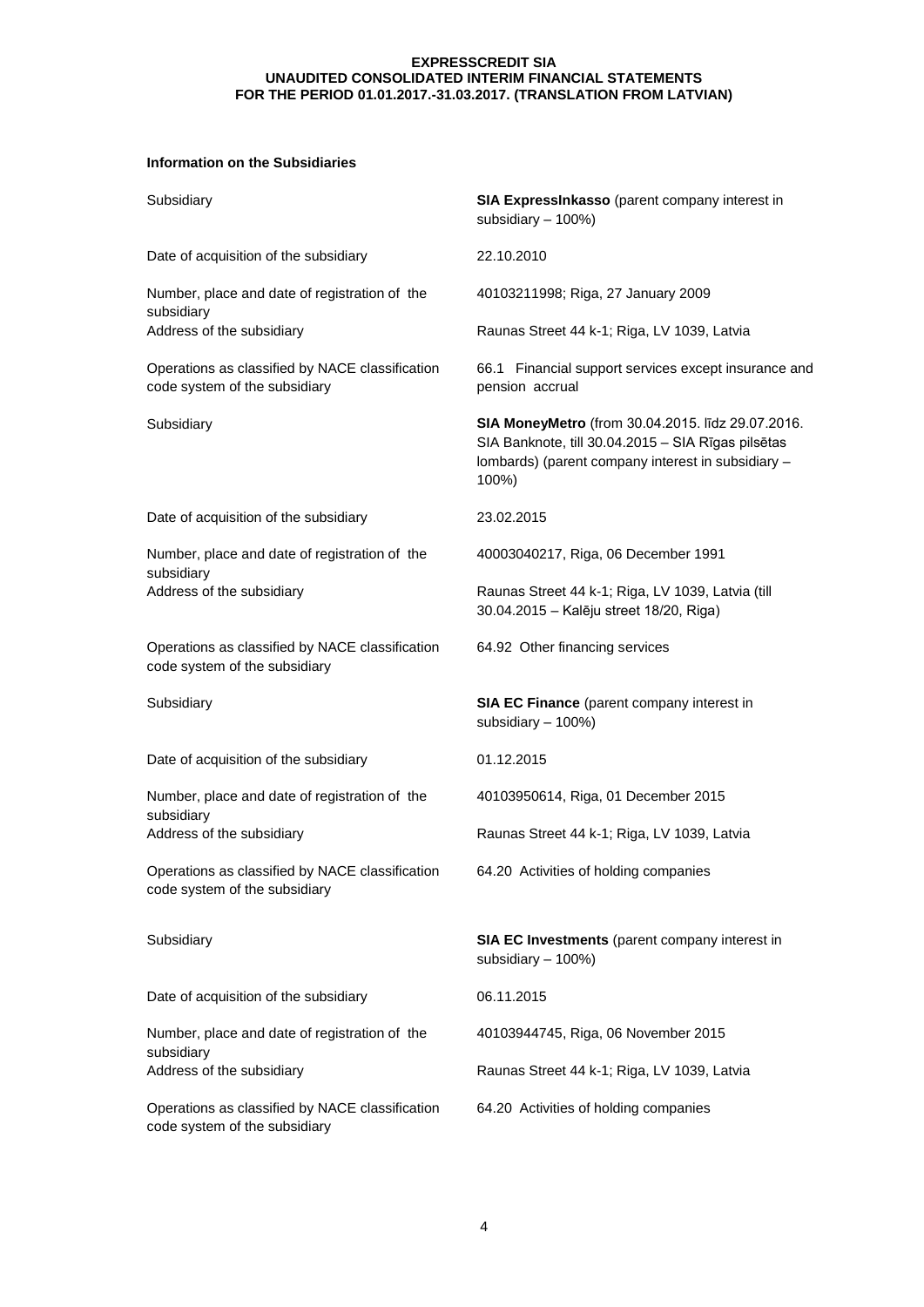#### **Group's performance during the period**

The Group's operations during the period from 1 January to 31 March 2017 has been successful. In line with plans, total revenue for the period was up by 31.3% against the 2016 respective period and reached 4 263 619 euro.

Following introduced business strategy, the Company focused on increasing the loan portfolio and costeffectiveness measures.

In the first quarter of 2017 the Group invested in the brand awareness of "Banknote" and "MoneyMetro". Additional investments were made in IT systems development and training of staff to ensure a high service quality and to maintain high standards of customer service.

By implementing business strategy and all planned activities the following financial results of the Group were achieved in the period:

- during period net loan portfolio increased by 19.2% to 13.8 million euro;
- the Group's total assets at 31 March 2017 was 17.9 million euro;
- Consolidated profit for the first quarter of 2017 was 681 398 euro (in 2016 respective quarter EUR 196 980 euro)

The Group's loan portfolio was funded from the profits, from the cooperation with the mutual lending platform, as well as in the first quarter of 2017 the Group attracted funding of 600,000 euros with respect to emitted the closed bond issue of 5 million euros at the end of 2016. As at the end of period of the new bonds are subscribed for the total amount of 1 574 000 euro.

#### **Branches**

During the period from 1 January to 31 march 2017, continued to work on the branch network efficiency. As at 31 March 2017 the Group had 92 branches in 39 cities in Latvia (31.12.2016. - 91 branches in 39 cities).

#### **Post balance sheet events**

There are no subsequent events since the last date of the reporting year, which would have a significant effect on the financial position of the Company as at 31 March 2016.

Agris Evertovskis Chairman of the Board

Kristaps Bergmanis Member of the Board Didzis Ādmīdiņš Member of the Board

Riga, 11 May 2017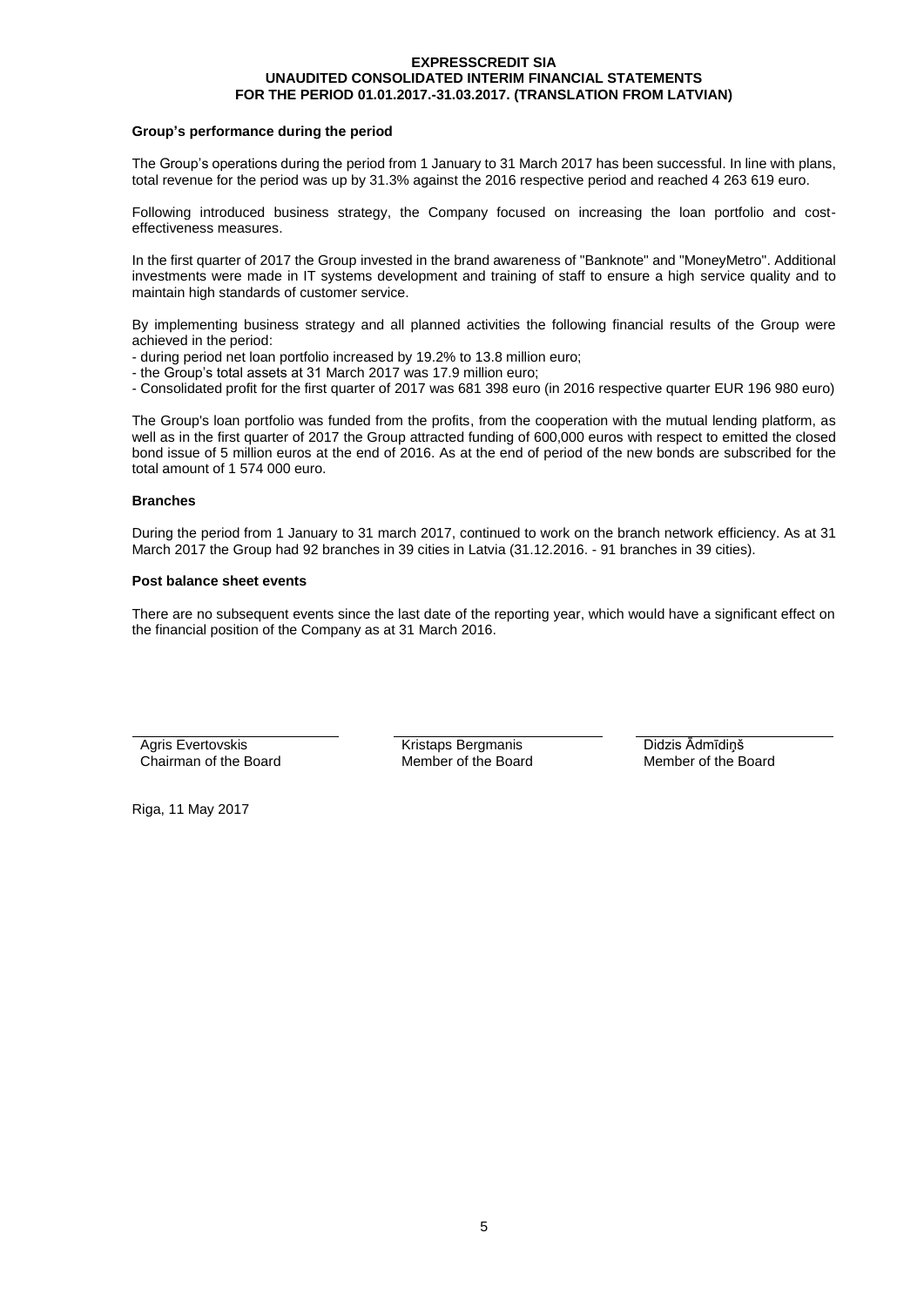## **Profit or loss account for the first quarter of 2017**

|                                                     | 01.01.2017.-<br>31.03.2017.<br><b>EUR</b> | 01.01.2016.-<br>31.03.2016.<br><b>EUR</b> |
|-----------------------------------------------------|-------------------------------------------|-------------------------------------------|
| Net sales                                           | 977 763                                   | 1 280 844                                 |
| Cost of sales                                       | (656 585)                                 | (949 283)                                 |
| Interest income and similar<br>income               | 3 285 856                                 | 1966695                                   |
| Interest expenses and similar<br>expenses           | (399 462)                                 | (241740)                                  |
| Gross profit                                        | 3 207 572                                 | 2056516                                   |
| Selling expenses                                    | (1877035)                                 | (1067763)                                 |
| Administrative expenses                             | (484910)                                  | (523 814)                                 |
| Other operating income                              | 45 308                                    | 196 095                                   |
| Other operating expenses                            | (9335)                                    | (423709)                                  |
| Profit before taxes                                 | 881 600                                   | 237 325                                   |
| Corporate income tax for the<br>reporting year      | (200 202)                                 | (40345)                                   |
| Deferred tax                                        |                                           |                                           |
| <b>Current year's profit</b>                        | 681 398                                   | 196 980                                   |
| Earnings per share                                  | 0.45                                      | 1.06                                      |
| Comprehensive income statement for 2016             |                                           |                                           |
|                                                     | 2016                                      | 2016                                      |
|                                                     | <b>EUR</b>                                | <b>EUR</b>                                |
| Current year's profit<br>Other comprehensive income | 681 398                                   | 196 980                                   |
| Total comprehensive income                          | 681 398                                   | 196 980                                   |

Agris Evertovskis Chairman of the Board Kristaps Bergmanis Member of the Board Didzis Ādmīdiņš Member of the Board

Riga, 11 May 2017